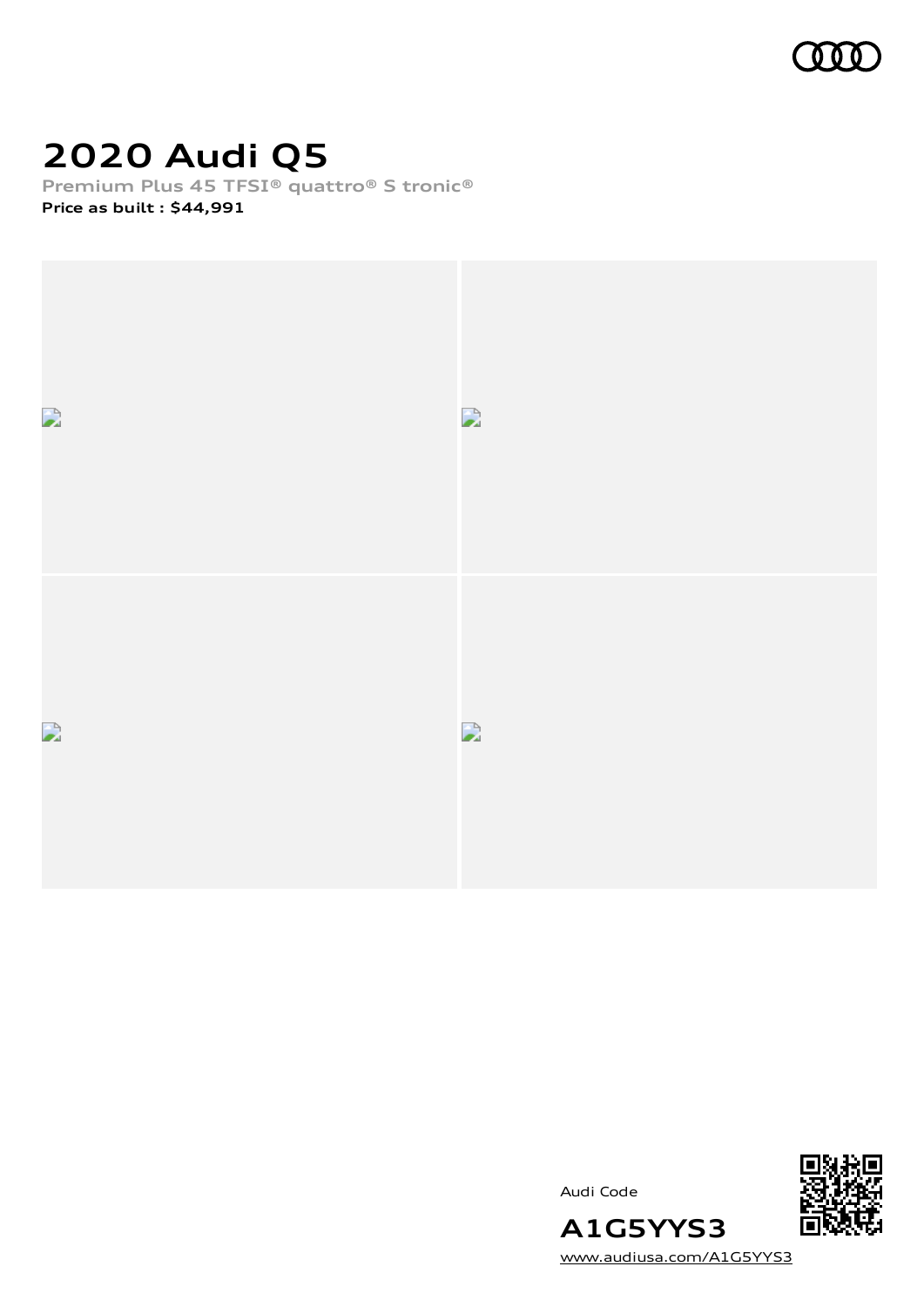### **Audi 2020 Audi Q5** Premium Plus 45 TFSI® quattro® S tronic®

**Price as buil[t](#page-8-0)** \$44,991

### **Exterior colour**

**Interior colour**

Matador Red metallic

### D

### **Further Information**

| Type of vehicle | Used car     |  |
|-----------------|--------------|--|
| Mileage         | 25,128 miles |  |
|                 | No           |  |

**Warranty**

**Audi Code** A1G5YYS3

**Your configuration on www.audiusa.com** [www.audiusa.com/A1G5YYS3](https://www.audiusa.com/A1G5YYS3)

**Commission number** 3fffe6b70a0e09af44c3

### **Technical Specifications**

Seats Black Dashboard Black Carpet Black Headliner Gray

Engine type 2.0-liter four-cylinder Displacement/Bore and 1,984/82.5 x 92.8 cc/mm stroke Torque 273 lb-ft@rpm Top track speed 130 mph mph Acceleration (0 - 60 mph) 5.9 seconds seconds Recommended fuel Premium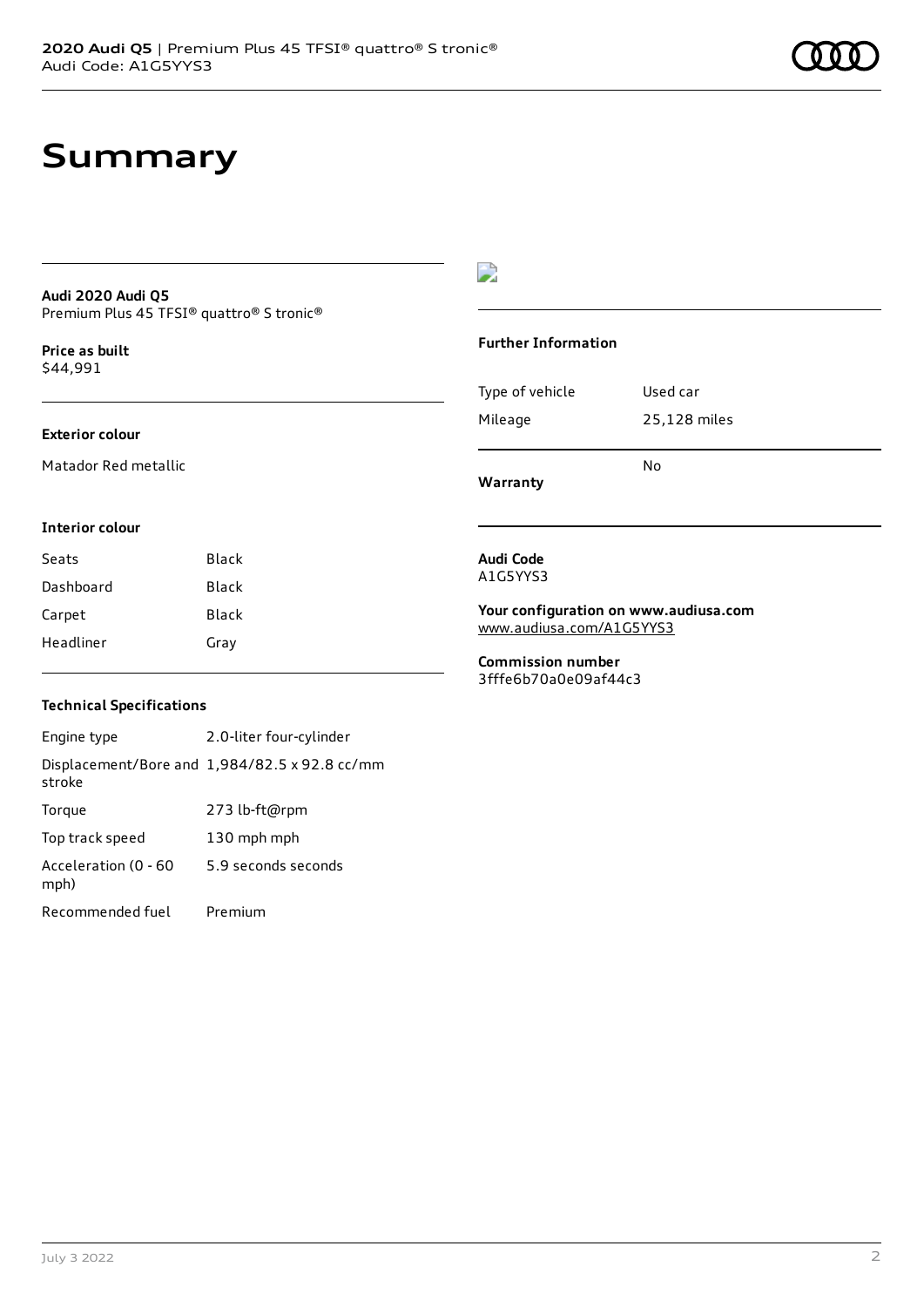

# **Standard features**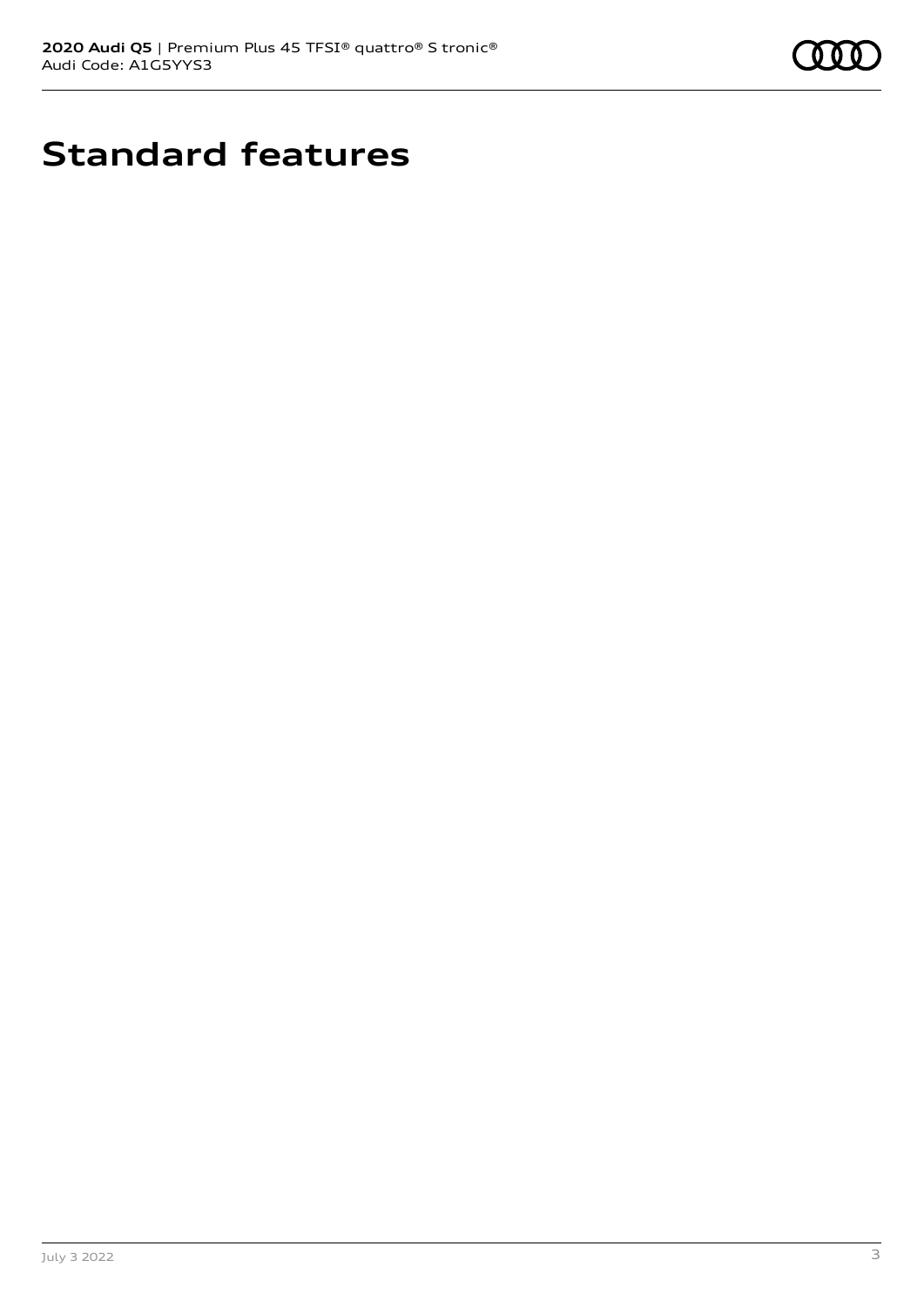# **Dealer remarks**

\*AUDI OF OKLAHOMA CITY\*, \*QUATTRO\*, NAVIGATION/GPS/NAV, PANORAMIC SUNROOF, LEATHER, APPLE CAR PLAY, HEATED SEATS, BLIND SPOT MONITOR, BACK UP CAMERA, BLUETOOTH, PARKING SENSORS, LOCAL TRADE, ACCIDENT FREE ON CARFAX, \*PREMIUM PLUS PKG, \*DRIVER ASSISTANCE PKG, 20" WHEELS, SAT RADIO, LED HEADLIGHTS, \* 405-748-8001 \*, BLUETOOTH MUSIC STREAMING, BLACK OPTIC PACKAGE, Audi Phone Box, Audi Virtual Cockpit, Garage door transmitter: HomeLink, USB Charge Ports for Rear Seats.

Priced below KBB Fair Purchase Price! 22/28 City/Highway MPG

Awards:

\* 2020 KBB.com Best Buy Awards

\*\*Buy with confidence from Audi of Oklahoma City! Our pre-owned vehicles are among the cleanest, most well maintained in the Oklahoma City Metro.

\*\*Shop with a family owned business with over 60 years experience in the automotive industry and find out why Bob Moore is one of the most trusted names in the business.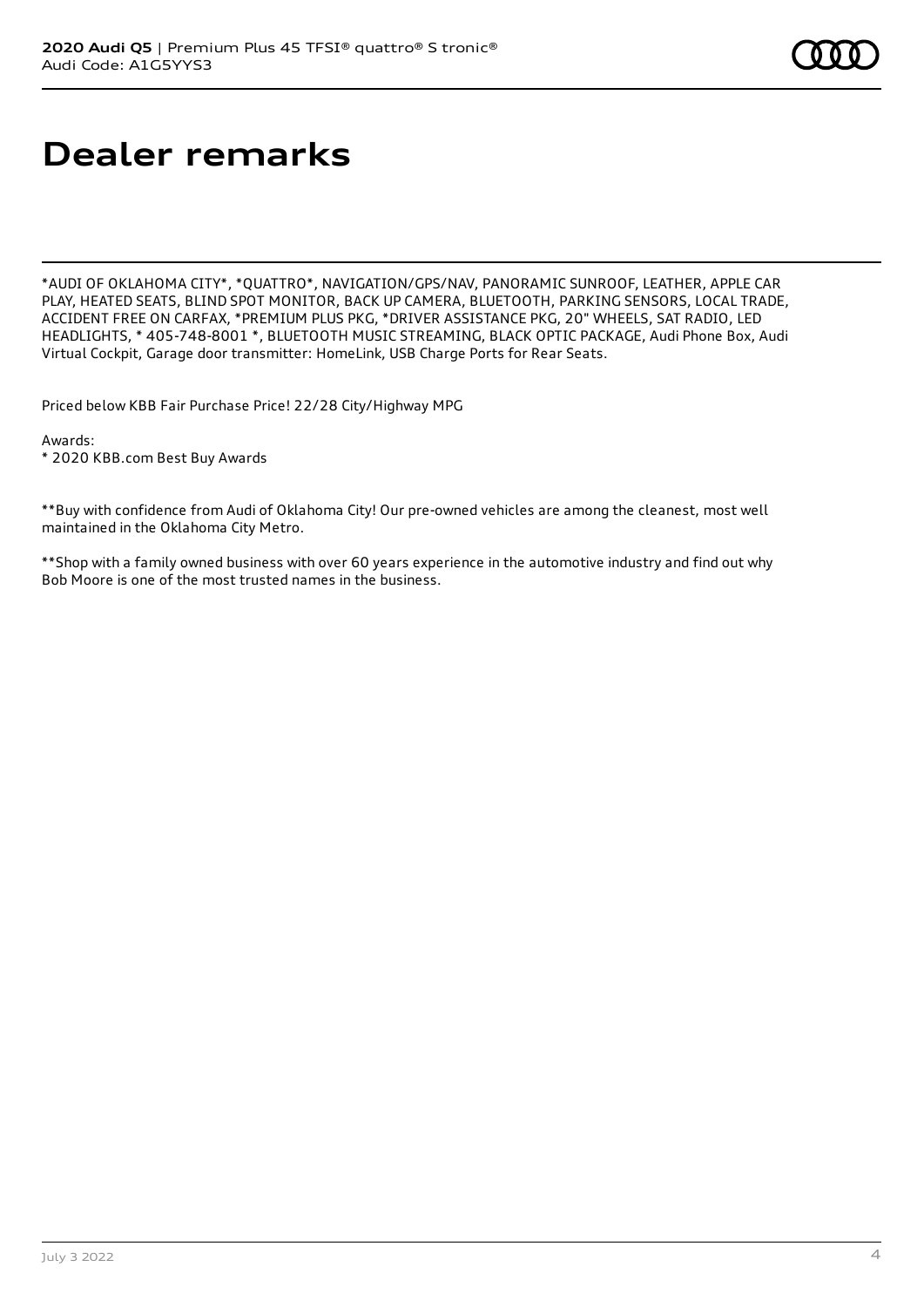# **Technical Specifications**

technology Transmission Seven-speed S tronic® dual-clutch

automatic transmission

## **Engineering | Performance**

| Engine type                                 | 2.0-liter four-cylinder                       | Steering type                              | Electromechanical power steering                                     |
|---------------------------------------------|-----------------------------------------------|--------------------------------------------|----------------------------------------------------------------------|
| Power Level                                 | 45                                            |                                            | system                                                               |
| Displacement                                | 2.01                                          | Turning diameter, curb- 38.4 ft<br>to-curb |                                                                      |
| Max. output ps/hp                           | 248 @ rpm                                     | Steering ratio                             | 15.8:1                                                               |
| Towing capacity                             | 4,400-lb lb                                   |                                            |                                                                      |
| Torque                                      | 273 lb-ft@rpm                                 | Suspension                                 |                                                                      |
| Valvetrain                                  | 16-valve DOHC with Audi valvelift<br>system   | Front axle                                 | Five-link front suspension                                           |
| Acceleration (0 - 60<br>mph)                | 5.9 seconds seconds                           | Rear axle                                  | Five-link rear suspension                                            |
| Engine block                                | Cast-iron                                     |                                            |                                                                      |
| Induction/fuel injection Turbocharged/TFSI® |                                               | <b>Brakes</b>                              |                                                                      |
| Cylinder head                               | Aluminum-alloy                                | Front brakes                               | 13.3 (ventilated disc) in                                            |
| stroke                                      | Displacement/Bore and 1,984/82.5 x 92.8 cc/mm | Rear brakes                                | 13.0 (ventilated disc) in                                            |
| Top track speed                             | 130 mph mph                                   | <b>Body</b>                                |                                                                      |
| <b>Electrical system</b>                    |                                               | Material                                   | Multi-material body construction<br>(steel and aluminum composition) |
| Alternator                                  | 110-150 A                                     |                                            |                                                                      |
| Battery                                     | 420 A/75 Ah                                   | <b>Warranty   Maintenance</b>              |                                                                      |
| <b>Transmission   Drivetrain</b>            |                                               | Warranty                                   | 4-year/50,000-mile Audi New<br>Vehicle Limited Warranty              |
| Drivetrain type                             | quattro® all-wheel drive with ultra®          |                                            |                                                                      |

**Steering**

# **(1/2)**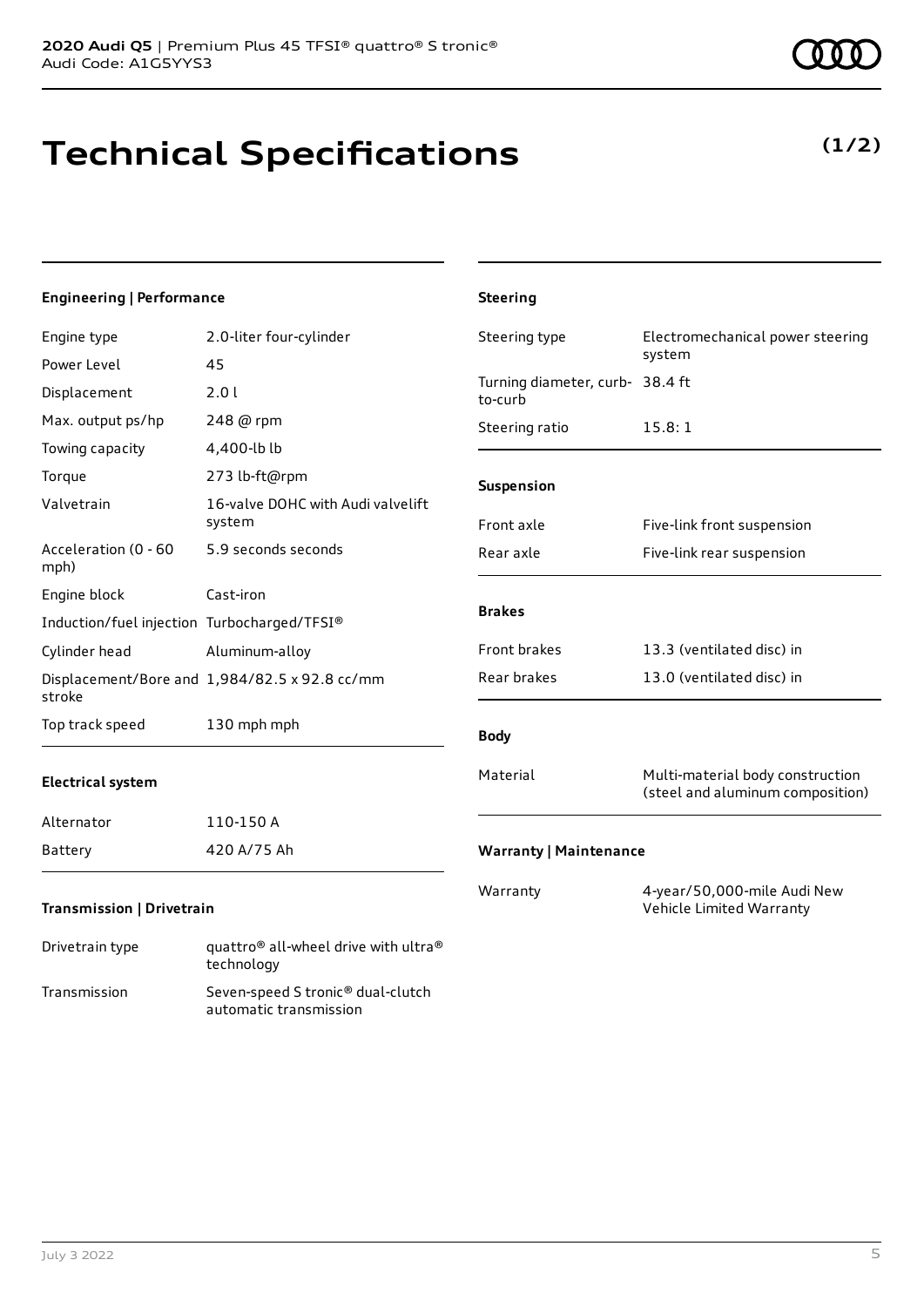# **Technical Specifications**

## **Exterior Measurements**

| Height                           | 65.3 in  |
|----------------------------------|----------|
| Overall width without<br>mirrors | 74.5 in  |
| Length                           | 183.6 in |
| Wheelbase                        | 111.0 in |
| Drag coefficient                 | 0.32 Cw  |
| Overall width with<br>mirrors    | 84.3 in  |
| Track rear                       | 63.3 in  |
| Track front                      | 63.6 in  |
| Curb weight                      | 4045 lb  |
| Ground clearance,<br>loaded      | $8.2$ in |

### **Interior measurements**

| Seating capacity                          | 5                      |
|-------------------------------------------|------------------------|
| Shoulder room, rear                       | 56.5 in                |
| Head room with front<br>sunroof           | 40.2 in                |
| Leg room, rear                            | 37.8 in                |
| Shoulder room, front                      | 57.7 in                |
| Head room with rear<br>sunroof            | 37.7 in                |
| Head room, rear                           | 39.3 in                |
| Leg room, front                           | 41.0 in                |
| Head room, front                          | 41.7 in                |
| Cargo volume, rear<br>seatbacks up/folded | 25.1/53.1 cu ft, cu ft |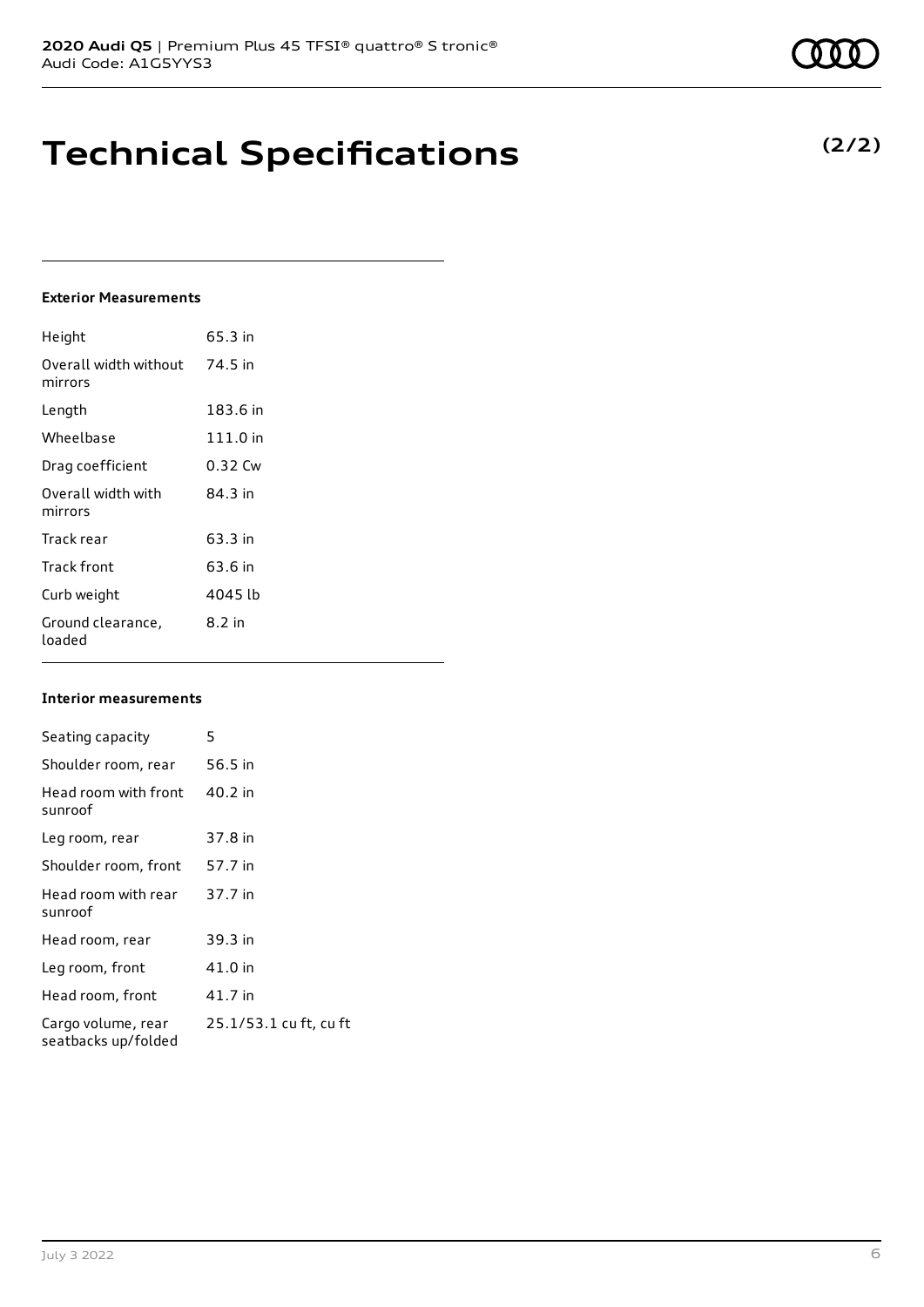# **Consumption- and emission**

### **Consumption by NEDC**

| urban       | 22 mpg |
|-------------|--------|
| extra-urban | 28 mpg |
| combined    | 24 mpg |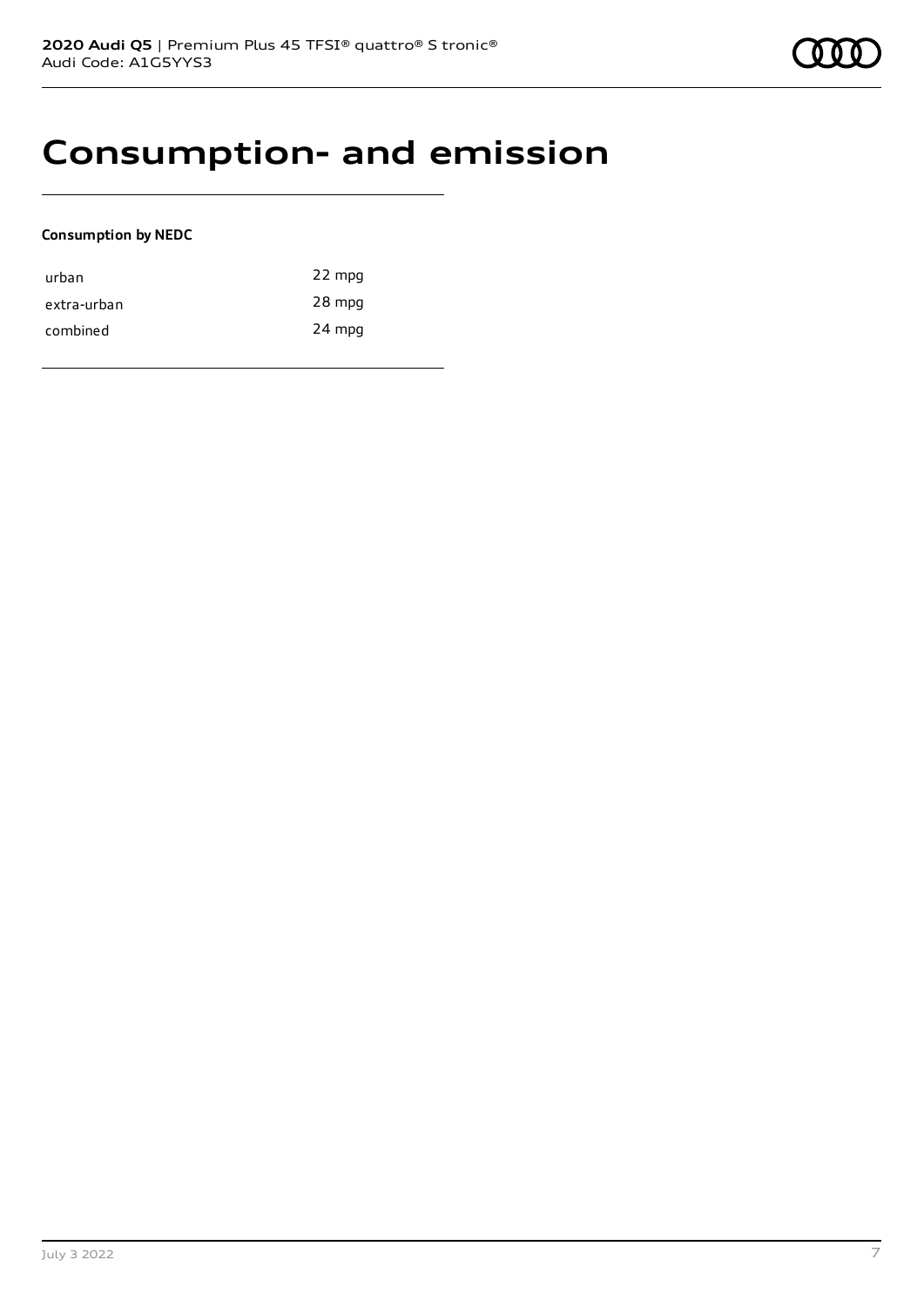# **Contact**

Dealer **Audi Oklahoma City**

13000 North Broadway Extension 73114 Oklahoma City OK

Phone: +14057488001 FAX: 4057488010

www: [https://www.audioklahomacity.com](https://www.audioklahomacity.com/)